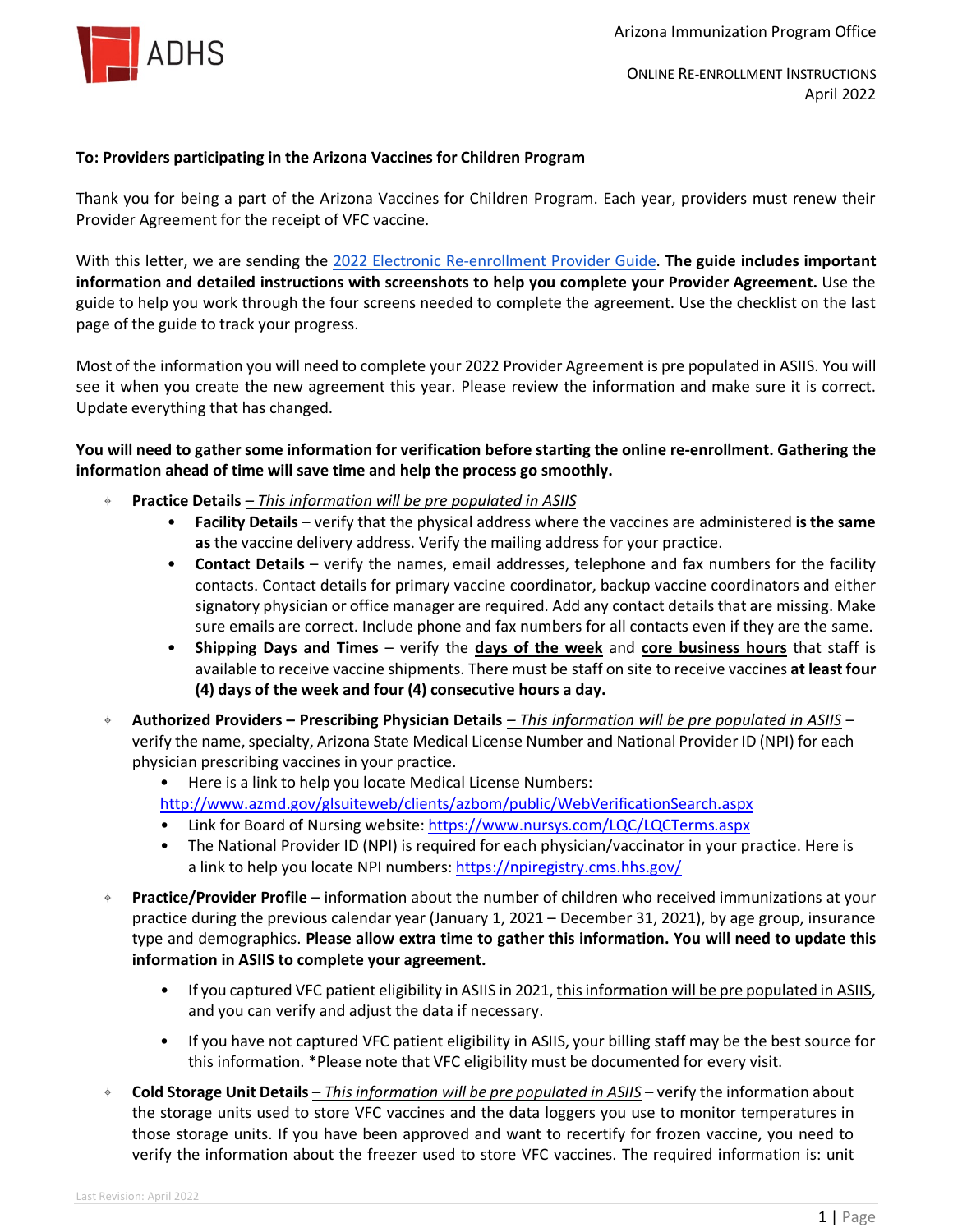

ONLINE RE-ENROLLMENT INSTRUCTIONS April 2022

name, manufacturer and model number; thermometer type, temperature scale and date of last calibration of the data logger.

*\*Please note that data loggers are required and are the ONLY acceptable temperature monitoring devices for all units storing VFC vaccines, including the backup device.*

- ⌖ **Certificates for Completed Annual Training** for the primary and backup vaccine coordinators. Annual training is a VFC requirement which can be fulfilled by passing **one of the available training options** and sending the certificate to AIPO with the re-enrollment:
	- CDC "You Call the Shots" (YCTS) [Vaccines for Children \(VFC\)](https://www2a.cdc.gov/nip/isd/ycts/mod1/courses/vfc/ce.asp) **Jan 2022 - OR -**
	- CDC "You Call the Shots" (YCTS)[Vaccine Storage and Handling](https://www2a.cdc.gov/nip/isd/ycts/mod1/courses/sh/ce.asp) **Jan 2022 - OR -**
	- [AIPO Train](http://www.aipotrain.org/) Arizona Vaccines for Children Training **- OR -**
	- Certificate of Completion from AIPO Train: Keeping on track with ASIIS and Vaccine Storage and Handling
- ⌖ **[Vaccine Accountability and Management Plan](https://azdhs.gov/documents/preparedness/epidemiology-disease-control/immunization/vaccines-for-children/vaccine-management-plan.pdf)** completed and signed
- ⌖ **Valid data logger calibration certificates** for all units storing VFC vaccines and the back-up data logger.

**Completing the re-enrollment process could take 20 minutes or longer depending on what you need to report.** You must complete all required fields in each section of the agreement to proceed to the next screen. The information you enter will be saved as you complete each screen. If you need to stop before you have completed the agreement, be sure to save the screen you are on so you can come back later and complete the process. You must complete all four screens of the online agreement before you submit it to the state.

**All parts of the agreement must be signed by the person within your practice that is licensed in the State of Arizona to prescribe vaccines (M.D., D.O., NP or FNP) and who has primary responsibility for making decisions about your practice and its operations.**

Keep the **original** signature document(s).

**After completing the Provider Agreement in ASIIS, use this website to upload ALL required re-enrollment documents (follow the link below):**

<https://redcap.link/reenrollment2022>

The required documents are: **signed VFC Provider Agreement Signature Page, all 6 pages of the completed and signed [Vaccine Accountability and Management Plan,](https://azdhs.gov/documents/preparedness/epidemiology-disease-control/immunization/vaccines-for-children/vaccine-management-plan.pdf) certificates for completed annual training for the primary and backup coordinators, signed Refrigerator and Freezer Verification Form and the valid data logger calibration certificates for all units storing VFC vaccines and the back-up data logger**.

The Provider Agreement is the official form approved by the CDC. *No changes can be made to the provider enrollment requirements without prior approval from the CDC. Do not modify, remove, or add any requirements or information to the Provider Agreement form.*

**The 2022 re-enrollment starts May 2nd, 2022. You will then be able to add a new Provider Agreement, prepare it and submit it for review. The re-enrollment process will close August 31st, 2022. If a location fails to re-enroll in 2022, that location may be inactivated from the VFC program for non-compliance. The provider may be permitted to return to the VFC program by submitting a new enrollment, no earlier than one (1) year after the Notice of Action.**

**The Arizona Immunization Program Office cannot approve your Provider Agreement until it is completed in ASIIS and all required documents are uploaded to the [upload website.](https://redcap.link/reenrollment2022)**